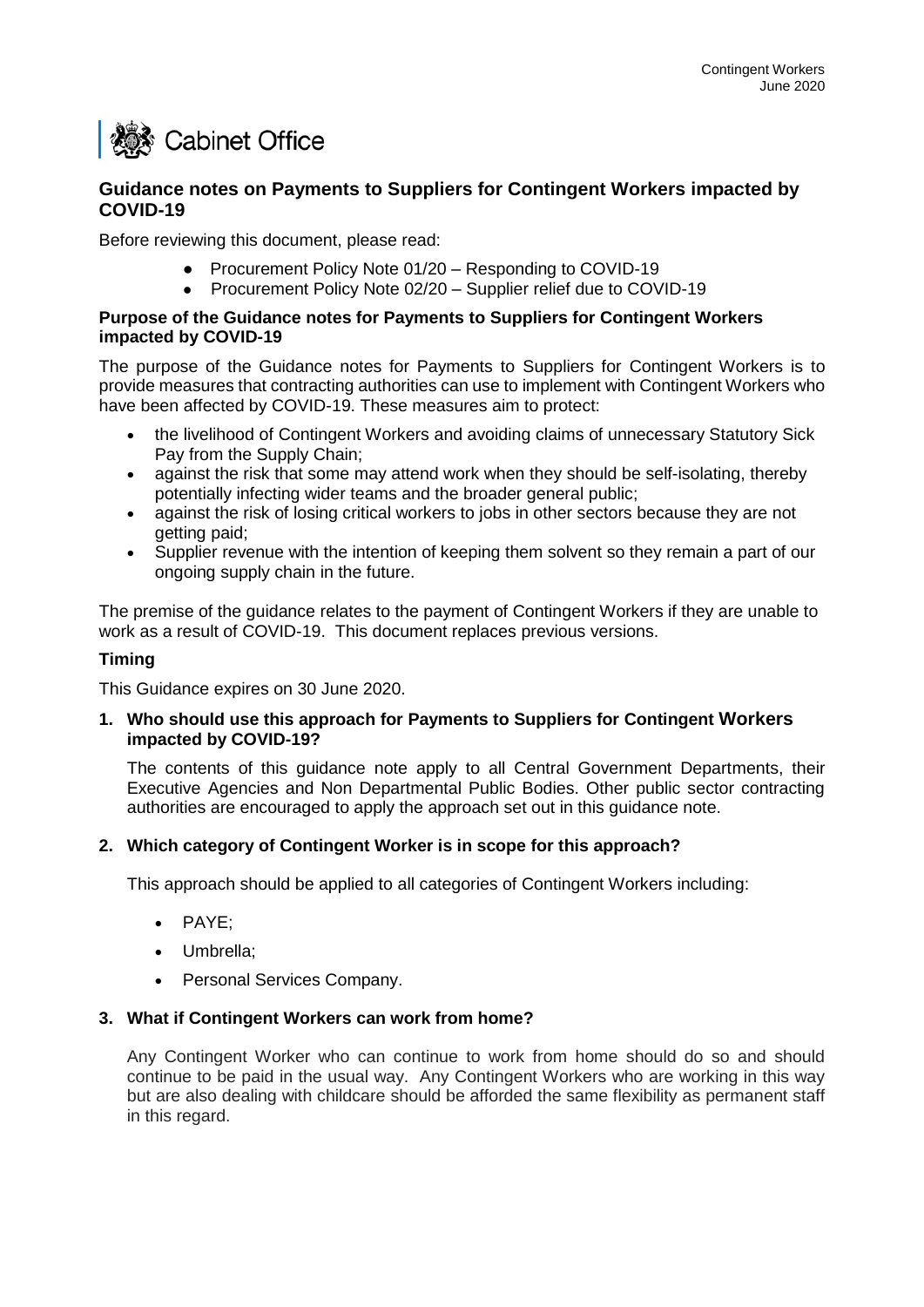## **4. What are the measures for Payment to Contingent Workers impacted by COVID-19?**

If Contingent Workers are unable to work due to COVID-19, for example, due to sickness, self-isolation, or the temporary closure of offices, they should be paid at 80% of their pay rate up to a maximum of £2,500 per month. This should be backdated to 1 March 2020 if necessary.

If Contingent Workers are unable to work due to childcare responsibilities now that schools have closed, they should continue to be paid on the same basis as above (80% up to a maximum of £2,500 per month), for up to 7 working days whilst they make alternative arrangements.

# **5. What is the criteria for Payment to Contingent Workers impacted by COVID-19?**

The guidance on payment of 80% up to a maximum of £2,500 applies only to Contingent Workers who **cannot** work due to COVID-19, for example, due to sickness, self-isolation, or the temporary closure of offices or other workplaces. Some measures have also been outlined for Contingent Workers who have childcare responsibilities that are impacted by COVID-19.

The £2,500 per month cap relates to gross pay, excluding statutory costs such as NI, holiday pay, apprenticeship levy and pension, and supplier margin. These costs should continue to be applied where applicable as normal in addition to gross pay rate to the Contingent Worker.

# **6. What rate of pay should be used in the case of PAYE Contingent Workers who have not reached their AWR qualifying period for the entitlement to pay parity with a permanent equivalent?**

The rate of pay should be 80% (to a cap of £2500 per month) of the rate they were paid before their absence. In accordance with AWR Regulations, the count towards the qualifying period stops for any full week of absence.

## **7. How do I calculate who exceeds the £2,500 cap?**

Any Contingent Worker whose gross pay (exclusive of statutory costs or supplier margin) normally exceeds £3,125 per month will be subject to the cap (£3,125 x 80% = £2,500). In this case, the work will only get paid a maximum of £2,500.

All calculations to determine whether a Contingent Worker's earnings hit the threshold of £2,500 per month should be based on the number of hours or days they're engaged to work to a maximum of 20 available working days in the month. For hourly paid workers the same principle should apply, by calculating the average daily pay and multiplying this by 20.

Calculations for contingent workers who work part time (for example, 3 days a week) should use the same maximum of 20 working days in the month. In this example the working days over a month would be 12 days.

## **8. How will payments be administered for Contingent Workers whose usual pay does not hit the £2500 / month cap?**

Suppliers will be required to conduct a calculation that allows them to identify and pay the 80% figure. The simplest way to achieve this is for workers to submit a timesheet in the normal manner where possible, but for any period of COVID-19 related absence, timesheet submissions should be for 80% of the normal working hours. This may not be relevant in Wider Public Sector Education and Health organisations.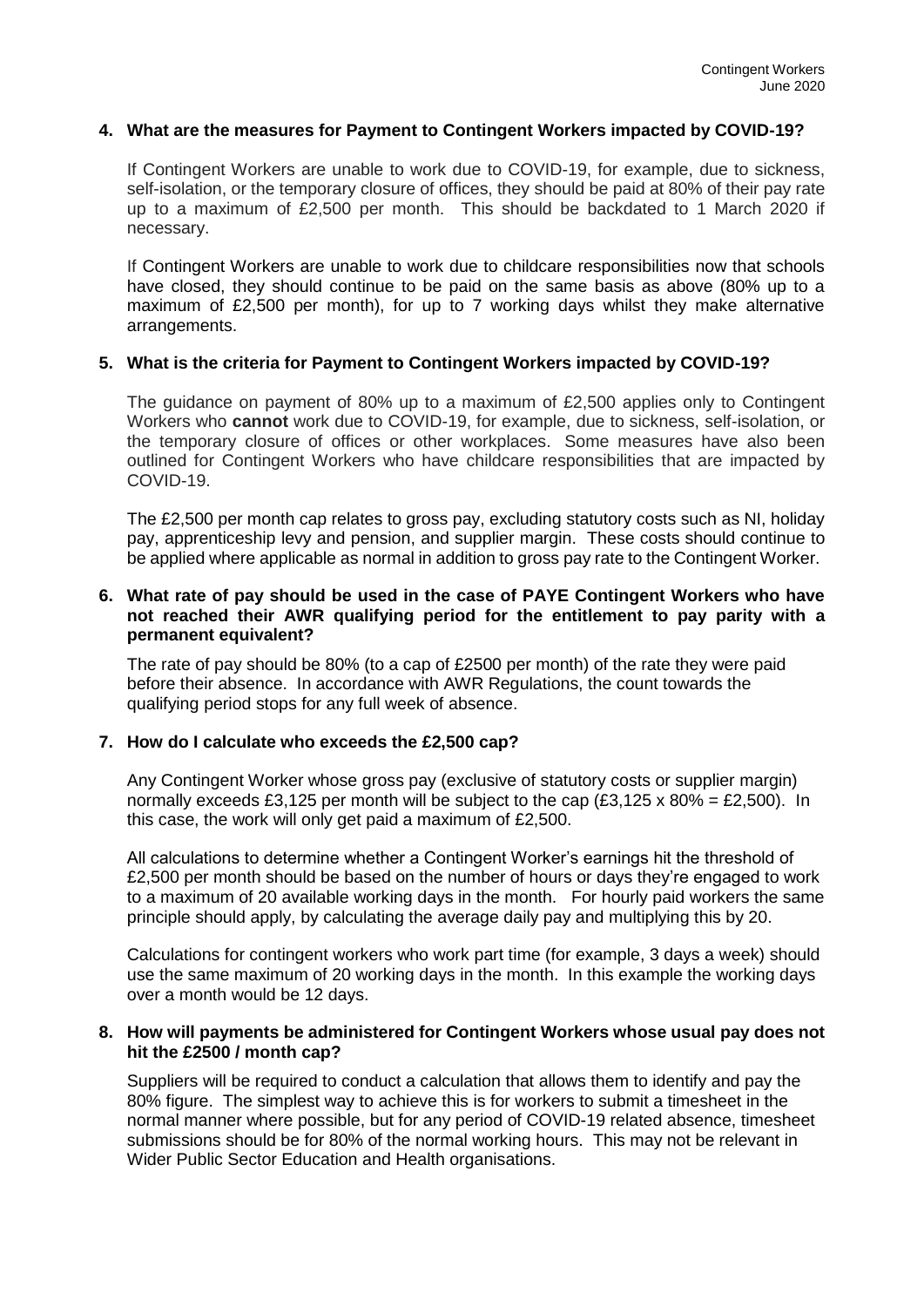In the event that the calculation produces a total that cannot be accommodated by the time sheet system then workers should submit a timesheet rounded up to the nearest applicable number of hours / days or part hours / days allowable in the time sheet system.

Suppliers should provide ongoing reporting concerning any payments made to cover COVID-19 absence including tracking any payments that breach the 80% of pay to a maximum of £2,500 per month made as a result of timesheet rounding. Suppliers should work with Contracting Authorities to allow for subsequent balancing reductions in charges and pay to account for any small overpayments made.

# **Hourly pay example:**

- If a Contingent Workers usual hours are 37.5 per week that is equivalent to 7.5 hours per day. Therefore, a timesheet should be submitted for six hours per day for the absent days due to COVID-19 (7.5 hours  $x$  80% = 6 hours).
- If working part-time, the hours should be amended accordingly. For example, if the normal hours worked each day are five hours per day, a timesheet should be submitted for four hours if absent due to COVID-19 (5 hours  $x$  80% = 4 hours).
- In the event that a Contingent Worker usually works different hours on different days this can be accommodated in the simplest manner possible for the case in question such that the total hours submitted for the week are an accurate reflection of 80% of the normal hours submitted in a normal working week.

# **Daily pay example:**

- If usual days are 5 per week, 80% is equivalent to 4 days per week. Therefore, a timesheet should be submitted for 4 days for the absent days due to COVID-19 (5 days  $x 80\% = 4$  days).
- If working part time and the usual days are 3 days per week, that is equivalent to 2.4 days per week (3 days  $x$  80% = 2.4 days rounded up to 2.5). Therefore, a timesheet should be submitted for 2.5 days for the absent days due to COVID-19

All suppliers operating under any framework supplying into Central Government are requested to apply the same methodology if possible. If this is not possible then an alternative method of calculation must be agreed.

# **9. How will payments be administered for Contingent Workers whose usual pay exceeds the £2500 / month cap?**

Contingent Workers who are unable to work due to reasons of COVID 19 whose monthly pay means that they would exceed the cap will be required to submit a timesheet. However, their daily maximum earnings will be subject to a cap of £125 per day to a maximum of 20 days in the calendar month, giving a total gross pay of £2,500.

For example, Contingent Workers administered under the Public Sector Resourcing Framework (RM3749) will have a separate work order created with the amended day rate of £125 per day and Contingent Workers should submit a timesheet for any period of COVID-19 absence using this rate.

In the event that a Contingent Worker who exceeds the cap based on their normal working patterns where those patterns are part time (such as 3 days a week) they should input a time sheet for every weekday (Monday to Friday) over the period they are unable to work as a result of COVID-19 at £125 per day.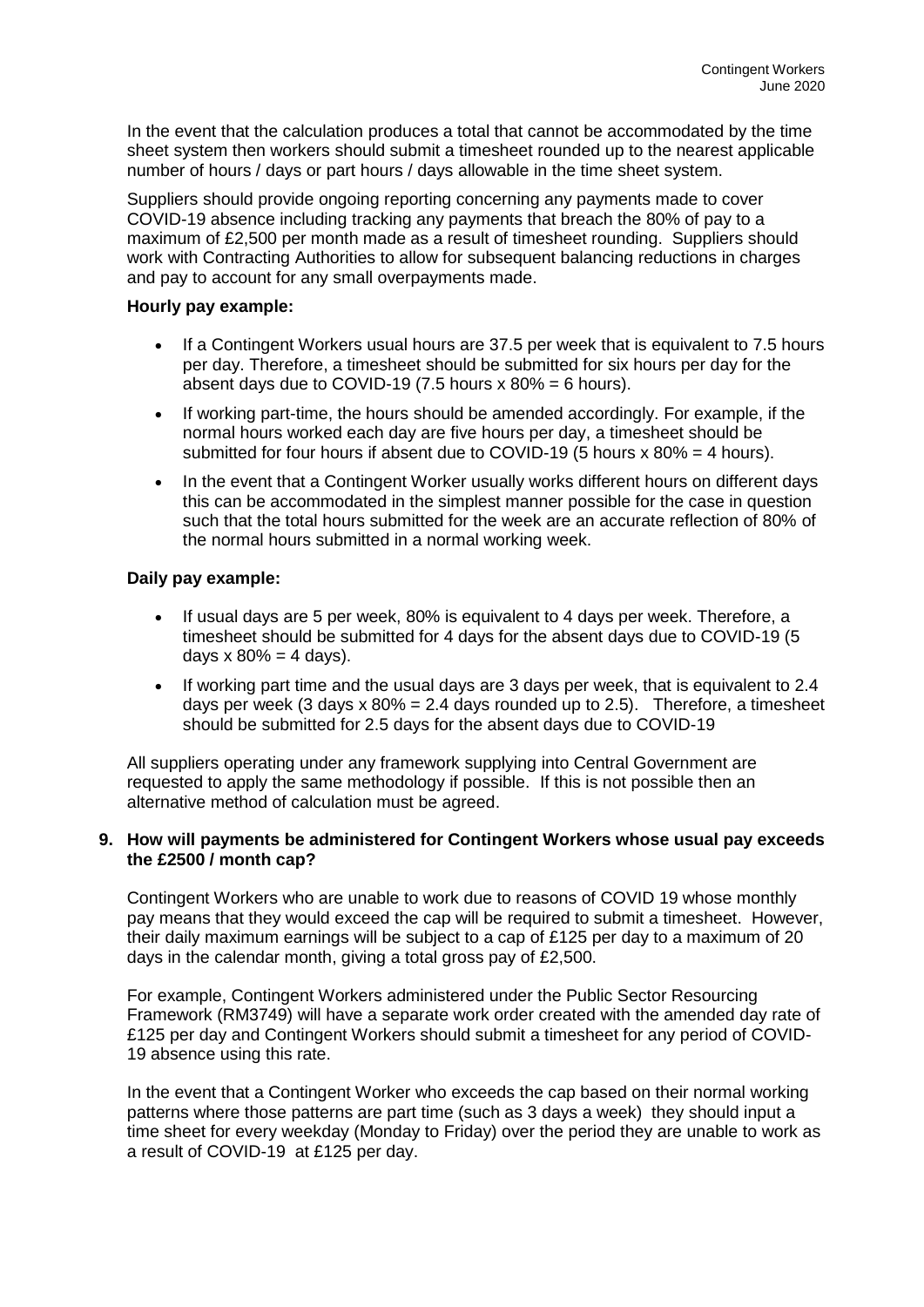For example, in the case of a Contingent Worker who normally earns £300 a day but works only 3 days a week, their normal working pattern would mean they would ordinarily work 12 days in a calendar month based on the maximum 20 available days calculation outlined in question 6. This would take their total gross pay to £3,600. If they are unable to work as a result of COVID-19 for 2 weeks they should input a timesheet for 5 days each week they are off at the rate of £125 per day. This results in reaching the £2500 per month cap.

Using the same example, if the Contingent Worker were unable to work for a period of less than a week (for example due to office closure for 3 days for deep cleaning), they should input a timesheet for each day they are unable to work  $(3 \text{ days})$  at £125 per day regardless of the fact that they would usually not work on some of those days.

All suppliers operating under any framework supplying into Central Government are requested to apply the same methodology if possible. If this is not possible then an alternative method of calculation must be agreed.

# **10. How does a Contingent Worker alert their Supplier and end-hirer that they are unable to work due to COVID-19?**

The worker should always contact their Supplier in the first instance. They should state the situation highlighting how their inability to work is related to COVID-19. The Supplier should then speak with the manager to whom the worker reports, to determine if provision can be made to work from home. If they can work from home, such arrangements should be made by the manager and payment to the worker will continue as normal. If they cannot work from home, the Supplier will make the relevant adjustments to pay and fees.

Suppliers will be required to maintain an open book which may be subject to audit.

# **11. What if a Contingent Worker is unable to complete their timesheet?**

Contingent Workers should get in touch with their usual contact for payment queries, timesheet access and to report any COVID-19 related absence. All suppliers must make provisions to ensure that payment can continue to be made if Contingent Workers are unable to complete timesheets. Supplier should also make provision to proactively pick up timesheets that have not been submitted by Contingent Workers.

# **12. What if the manager is unable to approve timesheets?**

Suppliers should apply their existing processes in the event that the manager is unable to approve a timesheet to ensure that workers still get paid.

# **13. What if Contingent Workers have already been paid Statutory Sick Pay?**

If Contingent Workers have already claimed Statutory Sick Pay (SSP) due to COVID-19, Suppliers should instruct them to follow the measures outlined in this document (or such alternative measures that have been made) and make these payments less the value of SSP claimed, in order to bring the total payment to 80% of gross pay up to a maximum of £2,500 per month.

# **14. Will this apply to all Contingent Workers regardless of their tenure?**

This approach applies to all Contingent Workers, whilst they are being supplied under their current assignment, no matter how long they have been in post. The only exception to this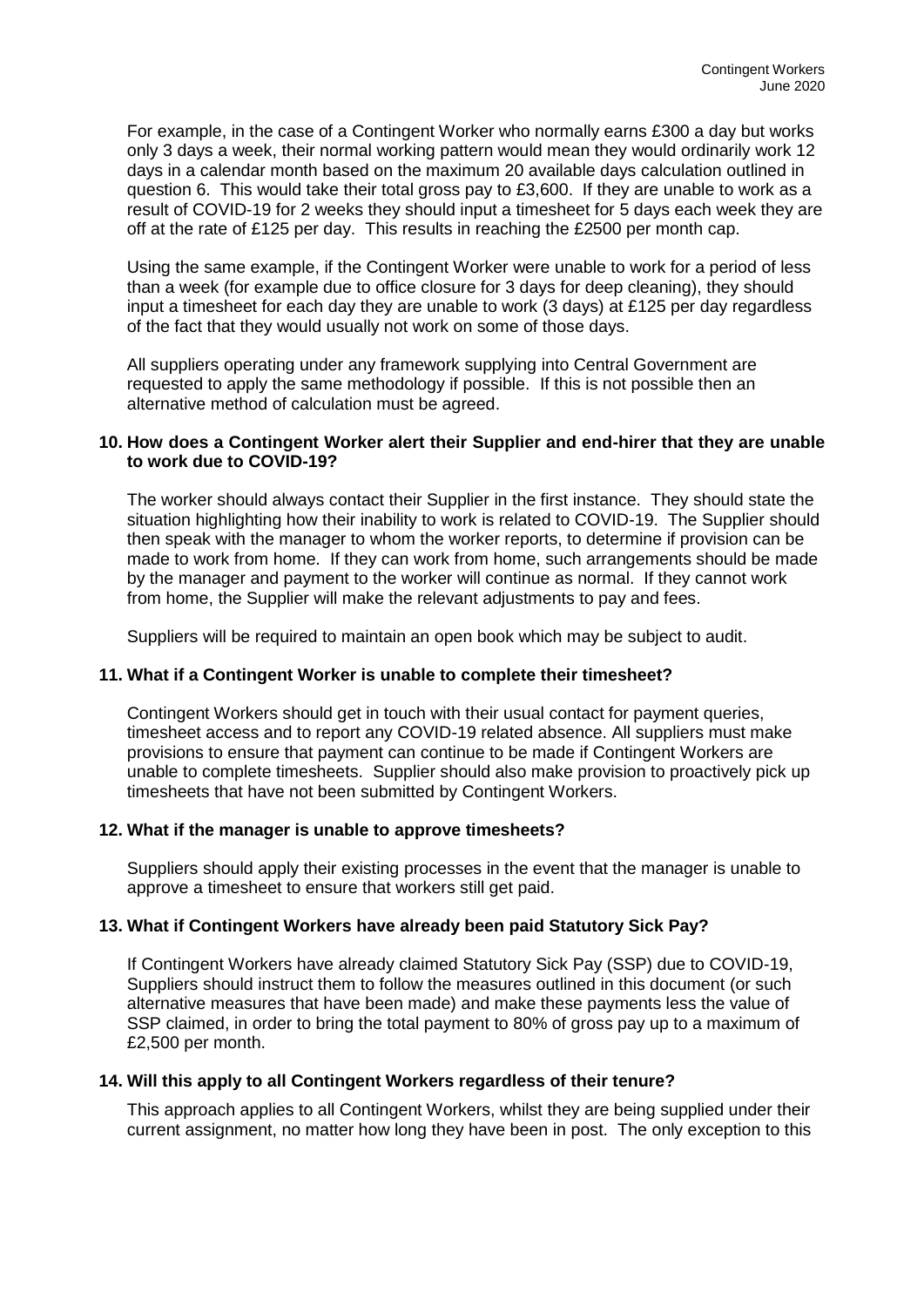would be where Contingent Workers are being let go as a natural end to their assignment (i.e. contract was due to finish and not be extended regardless of COVID 19).

## **15. What if a Contingent Worker's assignment is coming to an end and there is no intention to extend them?**

Contingent Workers would be entitled to this benefit, but only up to the point at which their assignment is due to expire. There is no obligation to extend them if the intention was that their assignment would naturally end.

# **16. What does this mean for Suppliers and their fees?**

All statutory and Supplier margin payments will be payable. For suppliers paying and charging hourly rates, their fees will automatically adjust to 80% based on lower number or hours approved. Suppliers who charge a margin should simply apply their margin to the pay made to the Contingent Worker.

In the case of Suppliers with a fixed fee for Contingent Workers being paid up to the threshold of £125 / day, this should be reduced to be 80% of the total usual fee.

## **17. Can Suppliers or Contingent Workers claim this back under the Job Retention Scheme as set out by the Chancellor on 20 March or the Self-Employed Income Support Scheme as set out by the Chancellor on the 26th March?**

No. This guidance is designed to provide the same levels of support to Contingent Workers and also to support the supply chain through this period. Suppliers should make the arrangements for payment to the Contingent Workers in scope that meet the criteria at 80% of pay to a maximum of £2500 per month in the same way that they usually would. They would then invoice this to the customer as they do today, this **must not** be additionally claimed back through the schemes set out by the Chancellor.

As detailed above, all Suppliers must keep a record of all payments made to Contingent Workers on the basis described in this guidance and this must be conducted on an open book basis and may be subject to audit.

## **18. How do these measures get put in place when they need to be called upon?**

Crown Commercial Service is working with all relevant CCS and NHS Workforce Alliance Framework suppliers and Industry Bodies. If you have relationships with suppliers outside of these frameworks please ensure you have the appropriate discussions with them and make them aware of the requirements.

#### **19. What if a Contingent Worker works part-time?**

The same principle of 80% of pay up to a maximum of £2,500 per month should be applied with specific consideration to guidance as set out in question 7 (for those under the £2500 per month threshold) and question 8 (for those over the £2500 per month threshold) of this document.

#### **20. How do you calculate payment for a Contingent Worker who only works on an ad hoc basis, i.e. On-demand?**

This guidance is only applicable for those workers who were performing live assignments at the time at which they became unable to work as a result of COVID-19. In this event,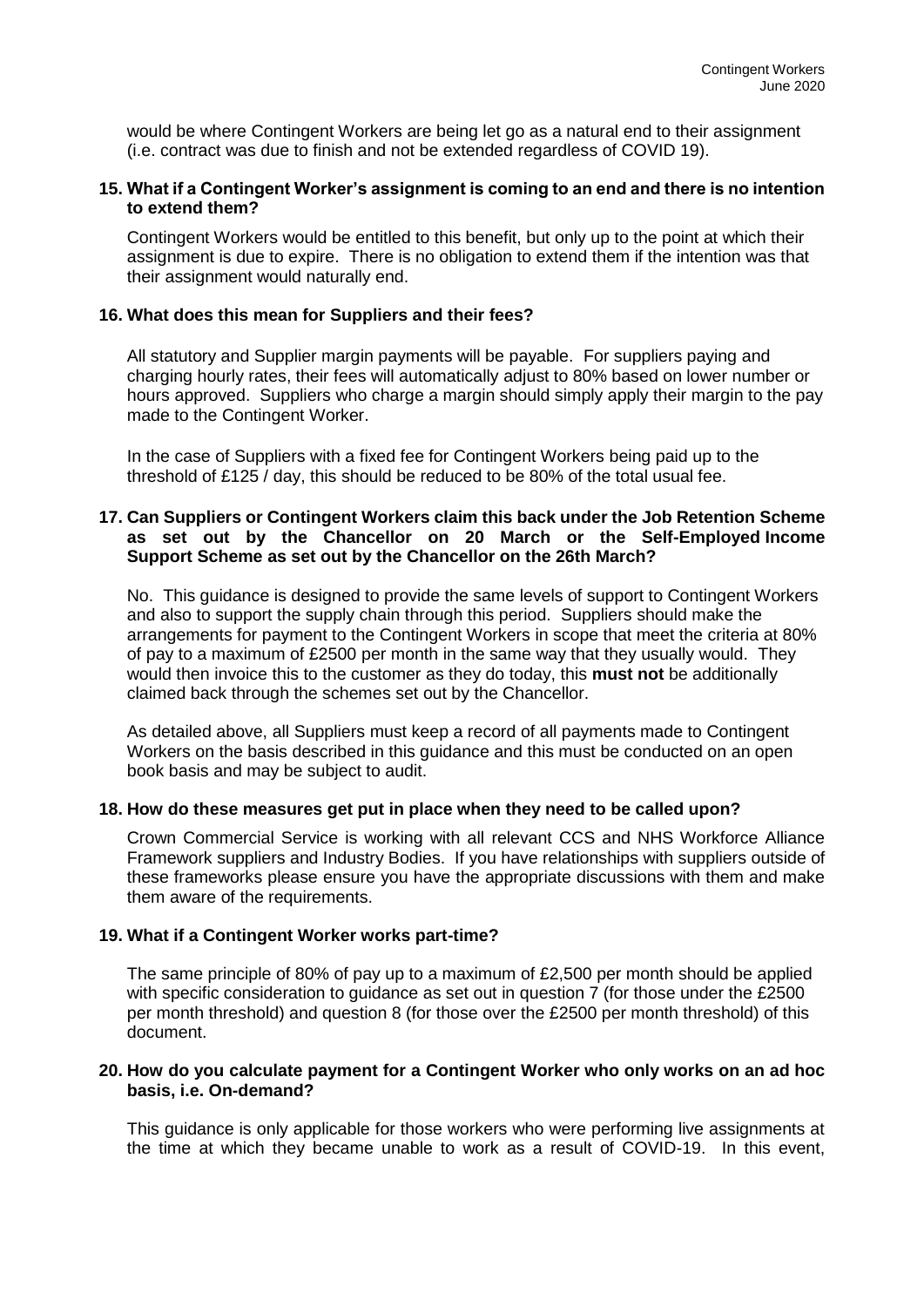conducting calculations to determine monthly and weekly pay for Contingent Workers who have ad hoc working patterns, Suppliers should conduct a retrospective view of the previous 12 weeks (or as many weeks as the Contingent Worker has been on assignment) to determine the average days or hours worked. This average should be used to underpin the calculation of 80% of gross pay to the £2,500 cap as outlined in above.

# **21. The Chancellor announced further measures for Self Employed Workers on 26 March, what impact does that have on these measures?**

There is no impact on the measures outlined in this guidance.

# **22. How is this going to be policed?**

As part of the national effort to contain the spread of COVID-19 the government has clearly set out that it is each individual's responsibility to self-assess and implement the selfisolation measures as outlined in the government guidance which can be accessed here:

<https://www.gov.uk/government/publications/covid-19-stay-at-home-guidance>

The payment measures outlined in this document are designed to support Contingent Workers in following the guidance in full and, as such, these measures should apply to anyone who self-certifies that they are self-isolating in line with government guidance.

## **23. Is there a process where queries can be filtered into to ensure that we're providing a consistent approach / message?**

Yes, please send queries to [info@crowncommercial.gov.uk.](mailto:info@crowncommercial.gov.uk)

**The following additional questions and points for clarification were published on xx April 2020.**

# **24. What if a Contingent Worker hasn't started in their assignment and there is no longer a need for them due to COVID-19?**

Eligibility for Payment to Contingent Workers impacted by COVID-19 will be dependent on them being in a current live assignment. That is, they must have started working on the assignment. Therefore, a Contingent Worker who has not yet started their assignment will not be entitled to pay within the scope of this guidance note.

# **25. What if a Contingent Worker started their assignment but there is no work to do in their role and they're redeployed to fulfil another role?**

Contingent Workers get paid 100% for the hours that they are working on redeployment, and 80% for the days that they have not been able to work due to COVID-19.

# **26. What if the usual hours of the Assignment are adjusted, and the Contingent Worker is not required to work the full normal working pattern as a result of COVID-19?**

In a case where a Contingent Worker has been asked to reduce from a 5 day working week to 3 days as a result of COVID-19 (or if their hours per week are usually 37, but they are only working 27). They should be paid 100% for the days or hours that they do work, but 80% for the days or hours that they don't. So in the example where there are 10 hours they are unable to work due to COVID-19, they should submit a timesheet for 8 hours instead of 10 if they are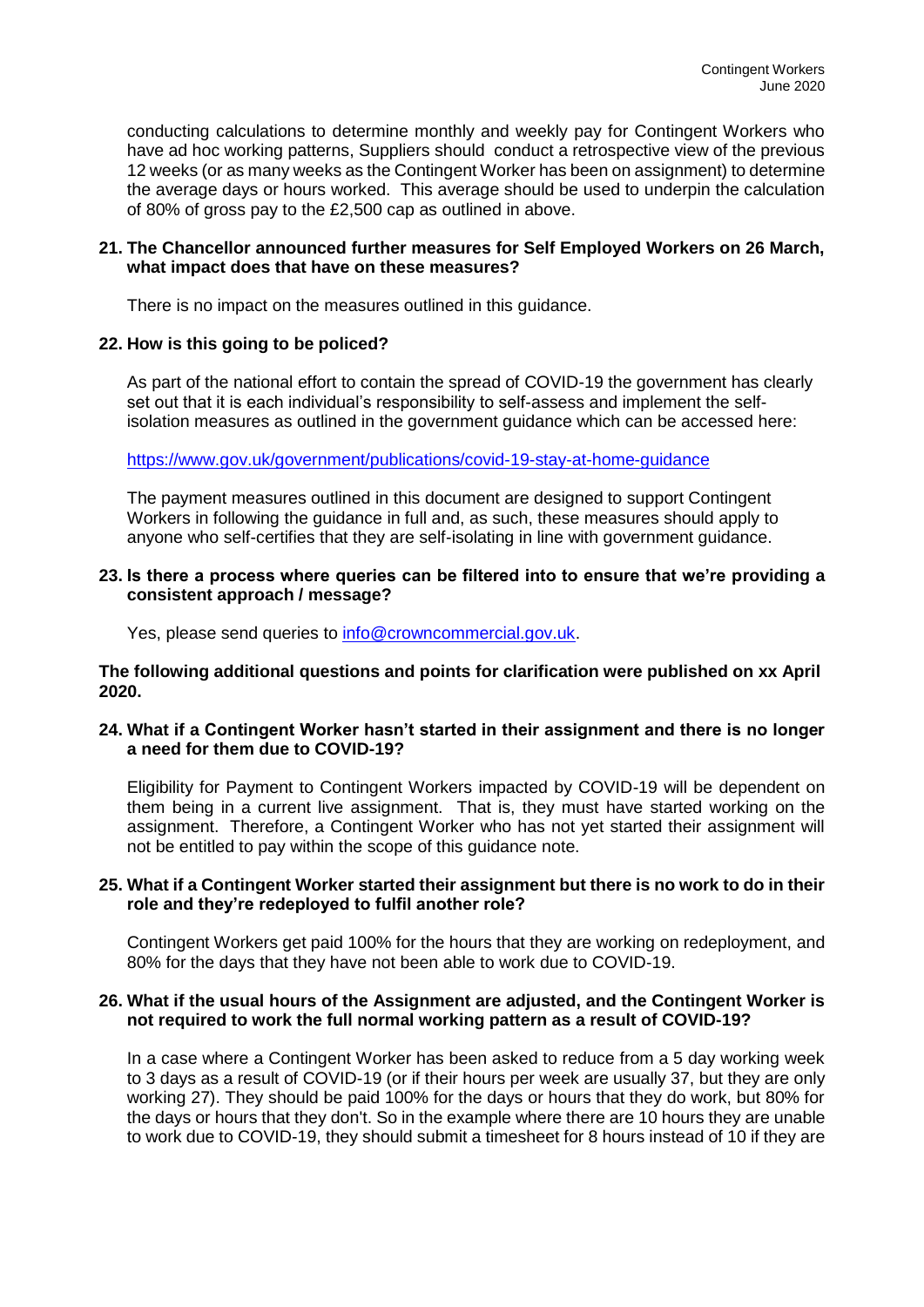under the £2500 per month cap. If they are over the £2500 per month cap, their rate of pay should be adjusted to £125 per day for the days not worked.

## **27. In the case of Contingent Workers who are unable to work due to childcare responsibilities, what if they are unable to secure alternative arrangements for childcare after 7 days?**

Contingent Workers who are unable to work due to childcare responsibilities now that schools have closed, should continue to be paid on the basis of 80% of pay up to a maximum of £2500 per month), for up to 7 working days whilst they make alternative arrangements.

If alternative arrangements cannot be made within this time, pay will not continue. However, where possible, certain flexibility should be accommodated to enable Contingent Workers to work around childcare if possible.

#### **28. Do Suppliers have to pay their workers the National Minimum Wage when they are unable to work due to COVID-19?**

Contingent Workers are entitled to the National Living Wage (NLW)/National Minimum Wage (NMW)/ Apprentices Minimum Wage (AMW) for the hours they are working or treated as working under minimum wage rules. If a worker is not working, they are not eligible for National Minimum Wage. Therefore, Contingent Workers who are unable to work due to COVID-19, should be paid 80% of their usual pay regardless of NMS/NLW/AMW.

However, time spent training is considered working time for the purpose of minimum wage calculations. Therefore, if the Contingent Worker is required to do any training, the appropriate pay should be 100% of the training time.

## **29. Is this different from the Coronavirus Job Retention Scheme (CJRS) and the Self-Employed Income Support Scheme (SEISS)?**

Yes, PPN02/20: Contingent Workers Impacted by COVID-19, has been drafted to broadly align with the CJRS Retention Scheme, and is slightly different from the SEISS. It is separate from these two schemes, and is designed to protect the contingent labour supply chains, ensuring suitably skilled and experienced workers are available not just at this most critical time of need, but also into the future.

## **30. Are individuals supplied through a Consultancy (that is they are employed by a company that is not an Employment Business) entitled to payment as set out in the guidance note?**

No, this guidance is applicable only to Contingent Workers as defined in questions 2 and 34. In this case, the claim could be made through the CJRS.

## **31. I have a Contingent Worker whose performance is not to the standard required and expected to satisfactorily complete the assignment that they are in. Can I early terminate this assignment as it has nothing to do with COVID-19?**

Yes. In the case where the performance of a Contingent Worker is not acceptable you may early terminate them and seek a replacement. Application of contractual provisions must be adhered to when doing so.

## **32. Could you please provide further clarification on the definition of a Contingent Worker as it relates to this guidance note?**